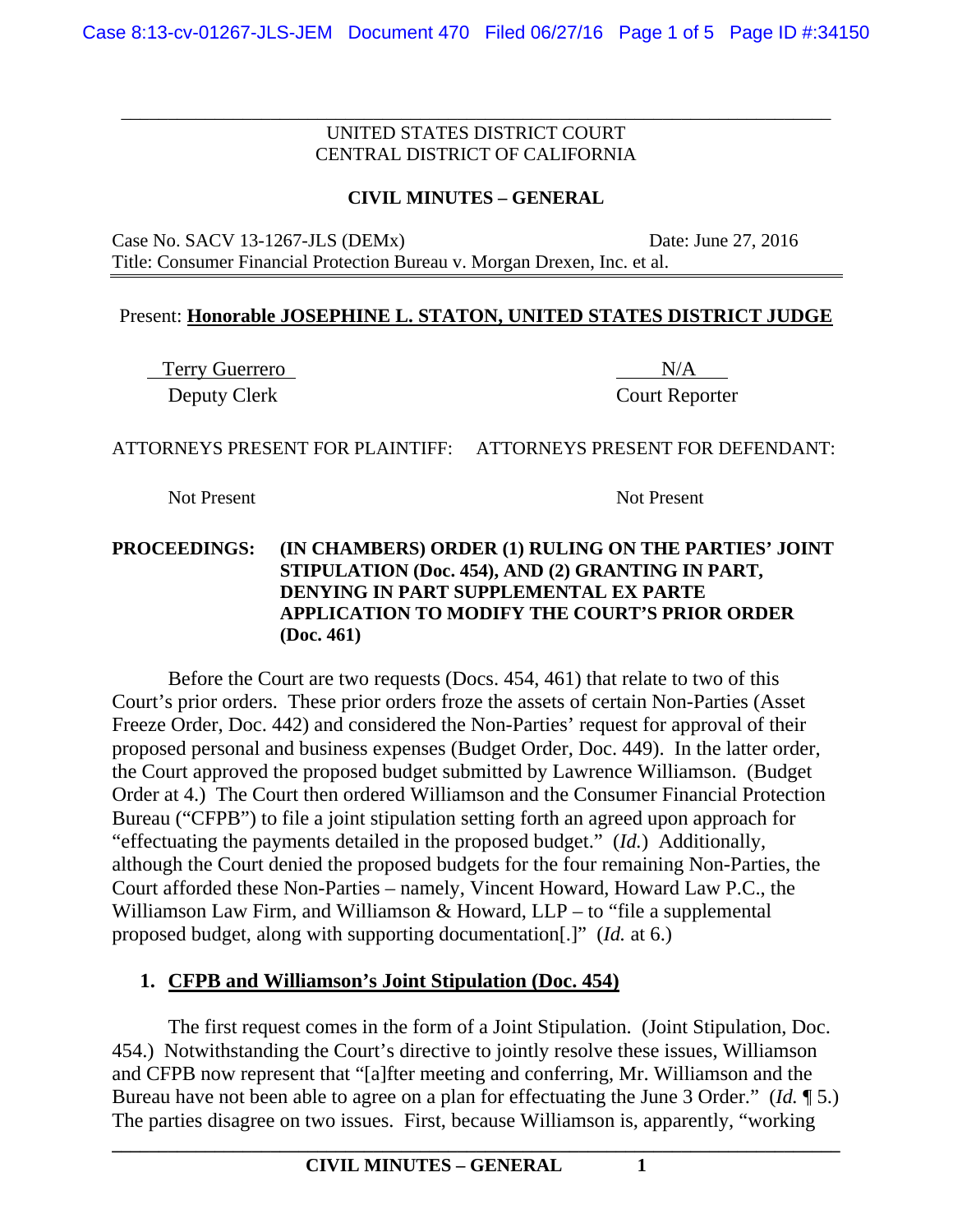\_\_\_\_\_\_\_\_\_\_\_\_\_\_\_\_\_\_\_\_\_\_\_\_\_\_\_\_\_\_\_\_\_\_\_\_\_\_\_\_\_\_\_\_\_\_\_\_\_\_\_\_\_\_\_\_\_\_\_\_\_\_\_\_\_\_\_\_\_\_\_\_\_\_\_\_

#### **CIVIL MINUTES – GENERAL**

Case No. SACV 13-1267-JLS (DEMx) Date: June 27, 2016 Title: Consumer Financial Protection Bureau v. Morgan Drexen, Inc. et al.

and trying to increase his income," the parties disagree as to whether, and, to what extent, Williamson may use this additional income towards his approved budget expenses. (*Id.* ¶¶ 7, 12, 14.) Second, the parties disagree on whether Williamson is obligated to periodically report his financial position to the CFPB. (*Id.* ¶¶ 9-10, 13, 16.)

On both issues, the Court agrees with CFPB. As to the first dispute, in the event Williamson is able to increase his earnings, the Court finds that this additional income must be preserved for the benefit of Affected Consumers. To hold otherwise would effectively ensure that none of Williamson's future earnings would ever benefit these injured parties.<sup>1</sup> Likewise, the Court cannot accept Williamson's proposal for reporting, which, if accepted, would require Williamson to report to the CFPB only in the event he seeks to exceed his approved budget. (*Id.* ¶ 9.) In contrast, CFPB's proposal – which would require Williamson to report "by the 15th day of each month . . . via electronic mail, with documentation substantiating how much income he earned in the previous month, how much of that income he used to pay expenses listed in the budget . . . and which expenses he paid" (*Id.*  $\P$  16) – is reasonable and will not impose an undue burden on Williamson.

For the reasons stated above, the Court adopts the CFPB's position in its entirety. As a result, Williamson "may use up to \$2,100 per month of income he earns toward payment of expenses set forth in the budget" previously approved by the Court. (*Id.* ¶ 14.) Additionally, by the 15th of every month, or the first Monday following the 15th if the 15th falls on a weekend, Williamson shall report to CPFB on (1) his monthly income, (2) the amount of his income that was spent on approved expenses, (3) an itemized list of those expenses, and (4) the status of any leftover income. These reports shall be made via electronic mail and must be supported with reasonably detailed documentation. Finally, the Court adopts the parties' joint proposal for considering any future amendments to Williamson's budget. (*Id.* ¶ 17.) Thus, in the event Williamson wishes to amend his budget, he must confer with CFPB prior to filing a request with the Court. The parties must make good-faith efforts to reach an agreement on the request. Thereafter, the parties should submit a joint stipulation with the Court which either

 $\overline{\phantom{a}}$  $<sup>1</sup>$  To understand why this is the case, consider that, under Williamson's proposal, even if</sup> he tripled his earnings (from \$2,100 to \$6,300 per month), the entirety of his salary would still go towards expenses (which the Court approved at \$7,730 per month). Meanwhile, his spouse's income, estimated to be "approximately \$7,100" per month (Williamson Decl. ¶ 6, Doc. 446-4), which the Court previously held to be effectively exempt from the asset freeze order (Budget Order at 4), could be freely accessed and used without Court oversight and at the complete discretion of Williamson and his spouse. Such an outcome would be inequitable.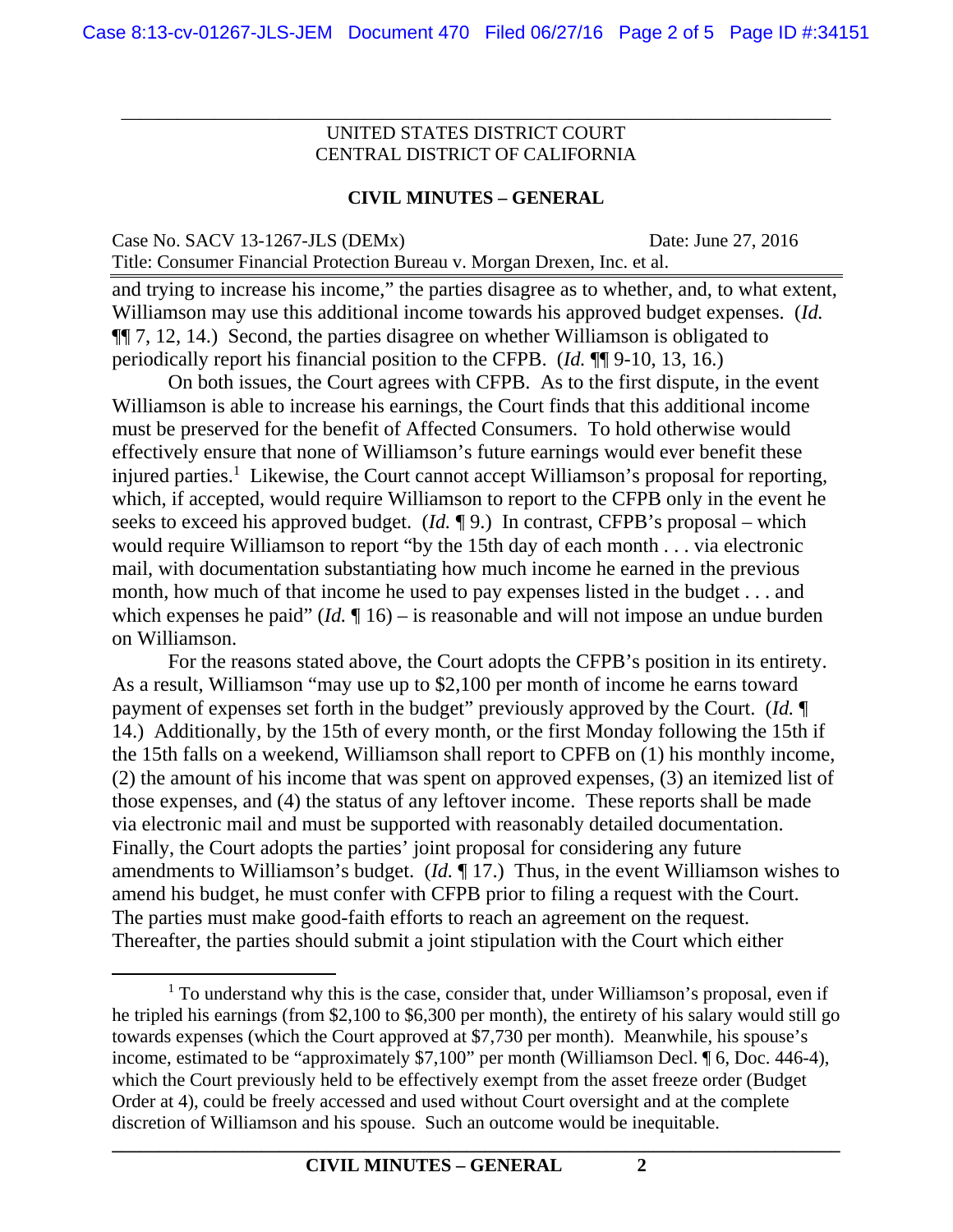\_\_\_\_\_\_\_\_\_\_\_\_\_\_\_\_\_\_\_\_\_\_\_\_\_\_\_\_\_\_\_\_\_\_\_\_\_\_\_\_\_\_\_\_\_\_\_\_\_\_\_\_\_\_\_\_\_\_\_\_\_\_\_\_\_\_\_\_\_\_\_\_\_\_\_\_

## **CIVIL MINUTES – GENERAL**

Case No. SACV 13-1267-JLS (DEMx) Date: June 27, 2016

details the parties' agreement, or, in the alternative, set forth each party's position as to any outstanding issues.

# **2. The Non-Parties Supplemental Proposed Budgets (Doc. 461)**

Title: Consumer Financial Protection Bureau v. Morgan Drexen, Inc. et al.

Separately, the four remaining Non-Parties have renewed their request for the Court to approve their proposed budgets. (Suppl. Ex Parte App., Doc. 461.) Although the requested budgets remain the same, Howard, Howard Law, and Williamson & Howard supplement their requests with additional supporting documentation. (*See generally* Howard Decl., Exs. 1-24, Doc. 461-1.) CFPB continues to oppose the proposed budgets. (Opp., Doc. 468.) The Attorneys replied. (Reply, Doc. 469.)

As set forth in the Court's previous order, the proposed budgets are as follows:

- $\bullet$  Howard: \$6,270 / month
- $\bullet$  Howard Law: \$216,913 / month
- Williamson Law Firm: \$1,597 in a one-time bank fee
- Williamson & Howard: \$8,125 in a one-time bank fee

(Budget Order at 2.) As an initial matter, the Court notes that, to the extent the supplemental briefing addresses the issue of bank fees, it does so only with respect to Williamson & Howard and Howard Law. (*See, e.g.*, Howard Decl. ¶¶ 61-64.) The Non-Parties provide no additional argument or evidence in support of the Williamson Law Firm's request. As a result, the Court DENIES Williamson Law Firm's request to pay a one-time bank fee. In contrast, the supplemental briefing provides additional support for Williamson & Howard's bank fee request. First, the firm provides recent bank statements showing the fees owed in each of the past three months. (Howard Decl., Ex. 23, Doc. 461-1.) Additionally, Howard explains that "[t]hese fees are necessary in order to maintain trust accounts, of which each firm has more than 25[.]" (Howard Decl. ¶ 64.) Based on this information, the Court approves payment of Williamson & Howard's bank fees, so long as these fees do not exceed the requested \$8,125.

 Because Howard's proposed budget is contingent on the Court allowing Howard Law to continue paying Howard's salary, the Court next considers Howard Law's proposed budget. Howard Law seeks approval of monthly expenses totaling \$208,685. (Howard Decl., Ex. 2, "Howard Law Budget," Doc. 461-1.) Included in this amount are a number of high value line items, including: (1) \$52,061 per month for payroll and related expenses, (2) \$32,000 per month for "professional fees," (3) \$24,353 per month in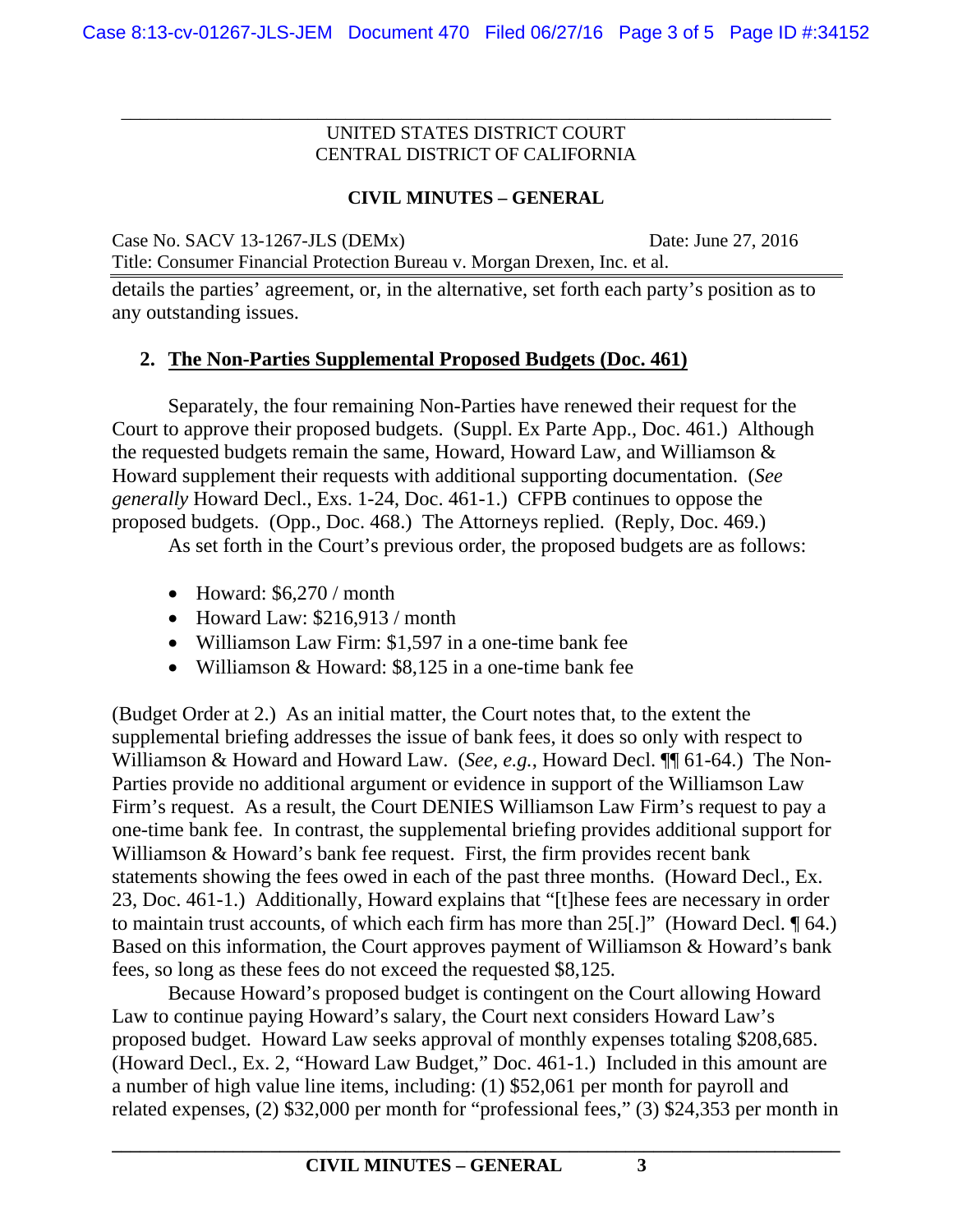\_\_\_\_\_\_\_\_\_\_\_\_\_\_\_\_\_\_\_\_\_\_\_\_\_\_\_\_\_\_\_\_\_\_\_\_\_\_\_\_\_\_\_\_\_\_\_\_\_\_\_\_\_\_\_\_\_\_\_\_\_\_\_\_\_\_\_\_\_\_\_\_\_\_\_\_

### **CIVIL MINUTES – GENERAL**

| Case No. SACV 13-1267-JLS (DEMx)                                          | Date: June 27, 2016 |
|---------------------------------------------------------------------------|---------------------|
| Title: Consumer Financial Protection Bureau v. Morgan Drexen, Inc. et al. |                     |

rent, (4) \$21,422 per month in "marketing" expenses, (5) \$19,168 per month for employee benefits, (6) \$15,000 per month in bank fees, (7) \$13,065 per month in telephone fees, and (8) an additional \$10,000 per month associated with a "call center." (*Id.*) In its Opposition, CFPB takes issue with nearly all of these expenses. (*See generally* Opp. at 1-6.) At a more general level, however, CFPB contends that while the Non-Parties have now submitted "some invoices," they have nevertheless failed to "explain why many of their proposed expenses are necessary and reasonable." (*Id.* at 1.)

 After a careful review of the parties' briefing, the Court GRANTS IN PART and DENIES IN PART Howard Law's proposed budget. Because the Court finds that Howard Law has failed to adequately substantiate, or otherwise demonstrate the need for, its purported expenses relating to marketing, the call center, and the company car, the Court DENIES these expenses.

Additionally, the Court does not accept at face value Howard Law's purported monthly expense of \$32,000 for "professional fees." Once broken down, this request amounts to (1) \$25,000 per month to the Vanderpool Law Firm, (2) \$4,000 per month to David Walker for "accounting and tax services," and (3) \$3,000 per month to the Kesher Law Group. (Howard Law Budget at 1.) The Court finds that the fees relating to Walker are inadequately supported because there is nothing to substantiate what Walker actually *does* for the firm. Moreover, the Court will not permit Howard Law to continue to make payments to Kesher Law Group, a firm associated with Jeffrey Katz, an attorney previously found to have deliberately misled this Court in the course of this very litigation. (*See generally* Order on Terminating Sanctions at 19-21, Doc. 284.) Therefore, the Court DENIES the Walker and Kesher Law Group budget items. Finally, the Court finds that Howard Law has failed to adequately support the requested \$25,000 monthly payment to the Vanderpool Law Firm. However, because the Court is aware of the Vanderpool Law Firm's work in this matter, it will reduce – rather than deny – this request. 2 The Court bases this reduction on the evidence submitted by Howard Law.

 $\overline{\phantom{a}}$  2  $2$  The Court acknowledges CFPB's argument that the "wrongdoers have no right to defend their wrongdoing with other people's money." (Suppl. Opp. at 3 (citing *United States v. Monsanto*, 491 U.S. 600, 607 (1989)).) In *Monsanto*, the Supreme Court held that "neither the Fifth nor the Sixth Amendment to the Constitution requires Congress to permit a defendant to use assets adjudged to be forfeitable to pay that defendant's legal fees." *Monsanto*, 491 U.S. at 614. More recently, however, the Supreme Court clarified that a criminal defendant has the right to use his or her own "'innocent' property to pay a reasonable fee for the assistance of counsel." *Luis v. U.S.*, 136 S.Ct. 1083, 1096 (2016). Although these are criminal cases, as other courts have held, "[i]t would be anomalous to hold that a civil litigant has any superior right to counsel